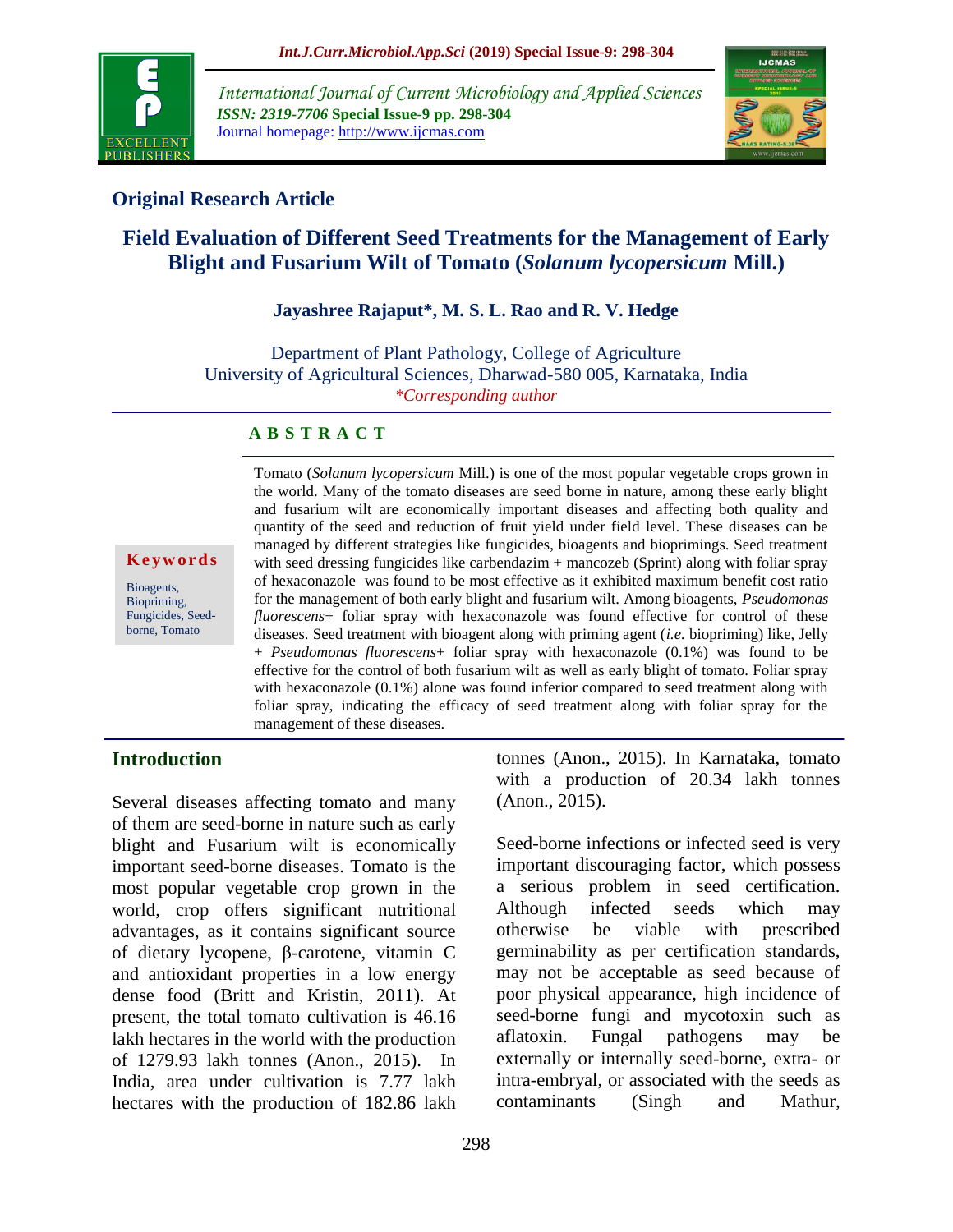2004).These seed-borne diseases lead to cause heavy reduction in fruit yield. The infected seeds may fail to germinate, or transmit disease from seed to seedling and/or from seedling to growing plant. Thus, the disease control programme is important at each stage of growth. Seed treatment with bio-control agents along with priming agents may serve as an important means of managing many of the soil and seed-borne diseases, the process often known as 'biopriming". The bio-priming seed treatment developed for control of *Pythium* seed rot of sweet corn (Callan *et al*., 1990). The priming agents along with bioagents can protect the seeds from biotic as well as abiotic stresses like moisture stress and thereby they can protect the seeds and the seedlings for extended periods. Good seed is a basic input in agricultural production. Successful agriculture depends on quality of seed used for sowing. Thus the seed producer holds a greater responsibility in producing genetically pure but viable seed, besides preserving its quality from harvest to next one or two planting seasons. Hence there is a need to screen the new and the available seed dressing molecules including fungicides, bio agents and bio agents along with priming agents for their efficacy in overcoming the seed-borne fungal infections in tomato.

### **Materials and Methods**

An experiment was conducted during *Rabi* 2015-2016 at Bailhongal in the farmer′s field. Two best seed dressing fungicides, bioagent and biopriming agents were selected for the management of seed-borne fungal diseases of tomato. Tomato variety PKM-1 was used for the study. Seedlings were transplanted after 25 days after sowing (DAS) to the main field and common foliar spray of hexaconazole @ 0.1% at 45DAS was given to all the treatments except control.

### **Seed treatment with fungicides**

Seeds were treated with fungicides by following dry seed treatment at 0.3 per cent concentration of the fungicide was prepared and treated with seeds by sprinkling the water. Then the seeds were dried under shade after that seed are used for the study.

### **Bioagents**

The powder formulations of antagonists' *viz., Trichoderma harzianum* Rifai, *Pseudomonas fluorescens* Migula, bioagents were pracured from IOF ((Institute of Organic Farming), UAS, Dharwad. Seeds of moderately infected tomato variety PKM-1 were treated with these bioagents at the rate 0.8 per cent concentrations. The seeds were shaken along with bioagents for 20 minutes in mechanical shaker for uniform application and then stored in separate boxes for 24 hours. The treated seeds were used for an experiment.

### **Bio-priming**

In bio-priming, two grams of tomato seeds were treated with bacterial bio-control agent *Pseudomonas fluorescens* with priming agentof coco peat. Same treatment was followed for fungal biocontrol agent *Trichoderma harzianum.* After pre-soaking of seeds in sterile distilled water, seeds were coated with powder formulations of *P. fluorescens and T. harzianum.*at 0.8 per cent concentration along with moist coco peat in the proportion of 2:1 (2 parts of coco peat and 1 part of seed) and mixed thoroughly to give uniform coating. These seeds were dried in shade and stored at  $25 \pm 2$ °C for 24 h in a self– sealing plastic bags. The treated seeds were used for study.

For bio-priming in jelly, (a commercial preparation containing water absorbent organic polymer which absorbs, stores and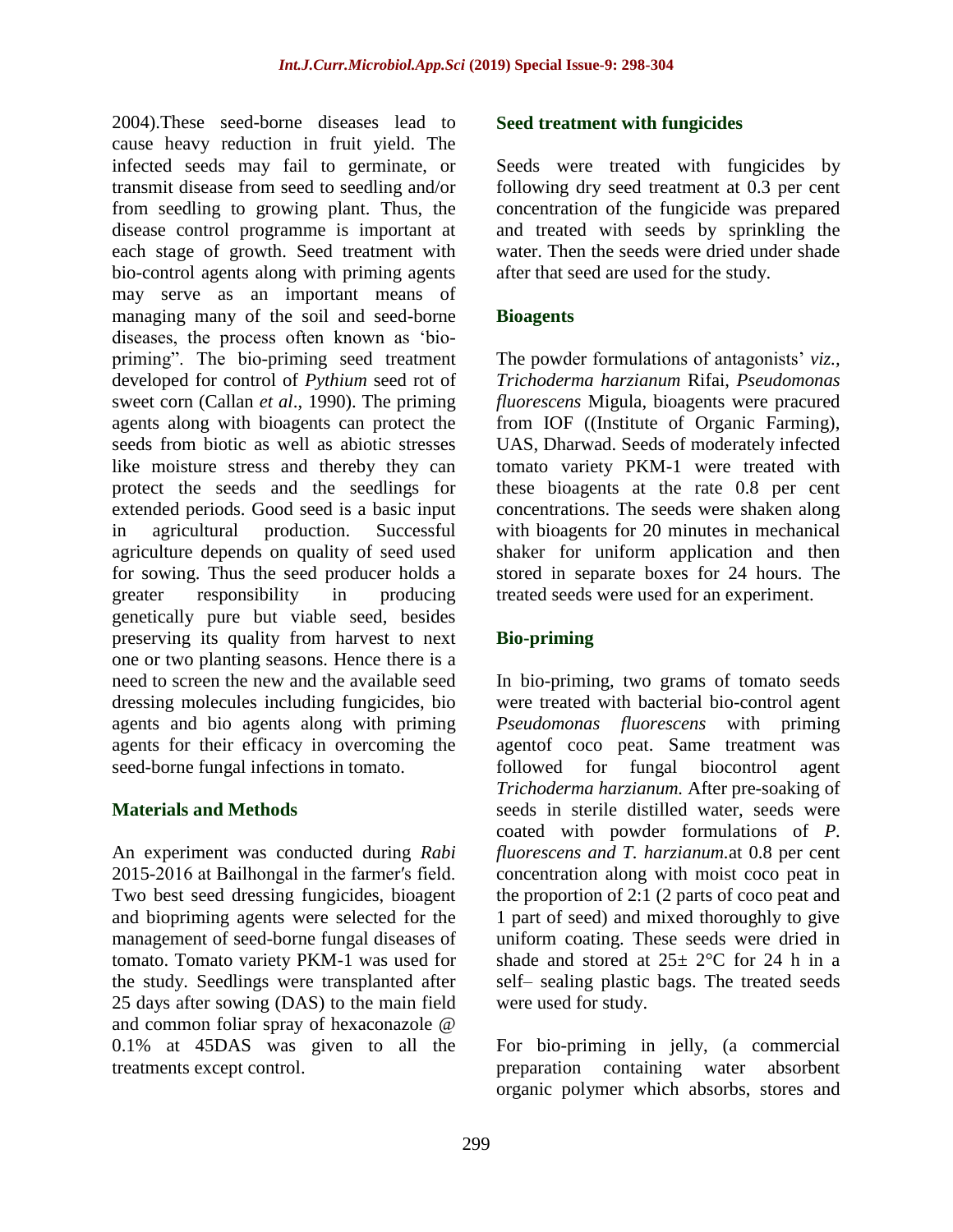then keeps releasing the moisture slowly). 10 g of jelly was poured into 500ml of cold sterilized water and kept in water 5 to 6 hours till the small pieces turned into sparkling jelly cubes. After pre-soaking of seeds in sterilized water, seeds were coated with powder formulations of *P. fluorescens* and *T. harzianum* at 0.8 per cent concentration along with the jelly cubes in 2:1 proportion as stated earlier. Such treated seeds were tested against seed-borne fungi of tomato.

### **Design and layout**

The experiment was laid out in randomized block design (RBD) with three replications. The treatments were randomly allotted to the plots.

| Plot size         | $: 3.6 \times 6$ m |
|-------------------|--------------------|
| <b>Treatments</b> | : 8                |
| Spacing           | : 60×45 cm         |
| Variety           | : PKM-1            |

### **Treatments details**

 $T_1$  – ST with carbendazim + mancozeb @  $0.3\%$  + Hexaconazole @ 0.1% spray T<sub>2</sub>–ST with carboxin + thiram  $\omega \omega 0.3\%$  + Hexaconazole @ 0.1% spray T<sup>3</sup> – ST with *Trichodermaharzianum*@ 0.8% + Hexaconazole @ 0.1% spray T4 *-* ST with *Pseudomonas fluorescens*@  $0.8\%$  + Hexaconazole @ 0.1% spray T<sup>5</sup> – ST with Jelly + *Pseudomonas fluorescens* @ 0.8% + Hexaconazole @ 0.1% spray

T<sup>6</sup> – ST with coco peat + *Trichoderma harzianum* @ 0.8% + Hexaconazole @ 0.1%

spray  $T_7$  – Hexaconazole @ 0.1% spray alone  $T_8 -$ Control  $(ST = \text{Seed treatment})$ 

Observations were recorded after 45DAS, 60DAS and 90DAS, per cent disease index of early blight and wilt incidence

### **Alternaria leaf spot (early blight)**

0-5 disease rating scale (Mayee and Datar, 1986)

| Scale | <b>Description</b>                                                                                                 |
|-------|--------------------------------------------------------------------------------------------------------------------|
| 0     | No symptoms on the leaf                                                                                            |
| 1     | 0-5 per cent leaf area infected and<br>covered by spot, no spot on<br>petiole and branches                         |
| 2     | 6-20 per cent leaf area infected<br>and covered by spot, some spots<br>on petiole                                  |
| 3     | 21-40 per cent leaf area infected<br>and covered by spot, spots also<br>seen on petiole, branches                  |
| 4     | 41-70 per cent leaf area infected<br>and covered by spot, spots also<br>seen on petiole, braches, stem             |
| 5     | >71 per cent leaf area infected<br>and covered by spot, spots also<br>seen on petiole, branch, stem, and<br>fruit. |

Further, the PDI was calculated with the above scales using the formula given by Wheeler (1969).

| Per cent disease index $(PDI) =$ | Sum of the individual disease<br>ratings |  | 100                      |  |
|----------------------------------|------------------------------------------|--|--------------------------|--|
|                                  | Number of leaves observed                |  | Maximum disease<br>grade |  |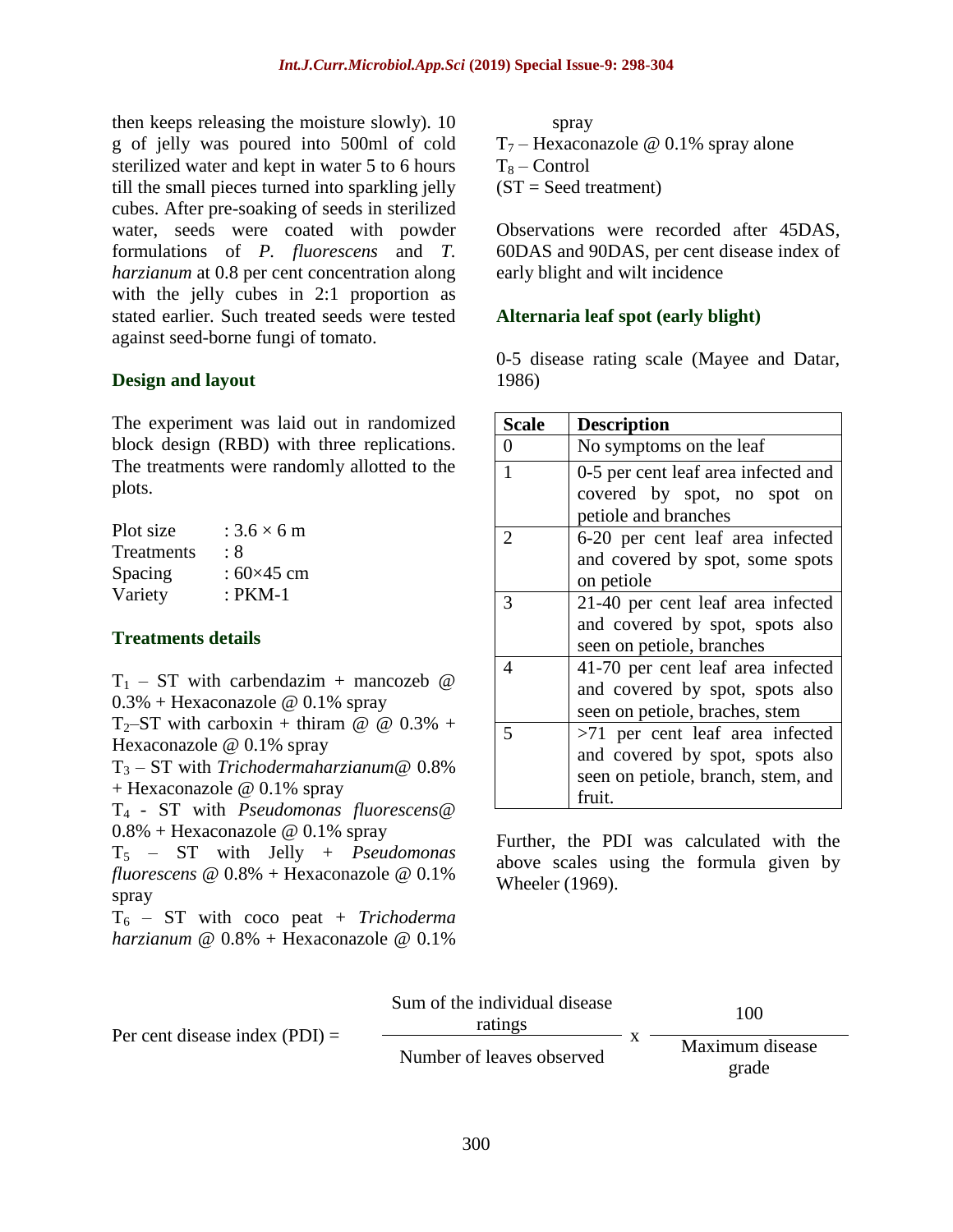Wilt incidence  $=$  No of wilted plants in a microplot  $\overline{\text{Total no of plants in a microplot}}$  x 100

#### **Yield**

Crop was harvested at fruit ripening stage from randomly selected 5 plants from each replication and after harvest fruit weight of each plant in kilograms were recorded and yield per each treatment from each replication of 4 pickings in kilograms were recorded. Yield per hectare was computed by using net plot yield data and it was then converted to tonnes per hectare.

#### **Benefit cost ratio (B:C ratio)**

Total cost  $(Rs. ha^{-1})$  incurred for the application of each treatment including cost of cultivation, cost of chemicals and labour was worked out. Gross return  $(Rs. ha^{-1})$  was calculated on the basis of market price of the produce during harvest period. Net returns  $(Rs. ha<sup>-1</sup>)$  were calculated by deducting the total cost  $(Rs. ha^{-1})$  from the gross return  $(Rs.$ ha<sup>-1</sup>). Benefit cost ratio was calculated by using the formula.

B:C ratio = 
$$
\frac{\text{Net returns (Rs. ha}^{-1})}{\text{Total cost (Rs. ha}^{-1})}
$$

#### **Results and Discussion**

A field experiment was conducted during *Rabi* season 2015-16 at the farmer′s field in Bailhongal (of Belagavi districts) to assess the efficacy of fungicides, bioagents and bioagent with priming agent (biopriming) as seed dresser against seed-borne fungal diseases of tomato. Variety PKM-1 is used for the study. Observations were recorded on per cent disease index of early blight, per cent disease incidence of wilt and yield. Results are presented in Table 1.

In case of *Fusarium* wilt seed treatment with carbendazim + mancozeb (Sprint)  $@$  0.3% + foliar spray with hexaconazole  $\omega$  0.1% was found to be on par with seed treatment with carboxin + thiram (Vitavax Power) @  $0.3\%$  + foliar spray with hexaconazole (0.1%) with respect to per cent disease incidence at 45 days (8.24% and 9.17%), 60days (10.18% and 11.23%), 90 days (15.11% and 15,74%) and fruit yield (20.74 and 19.26t/ha). In case of earlyblight seed treatment with carbendazim + mancozeb (Sprint)  $@ 0.3\% +$ foliar spray with hexaconazole @ 0.1% was found to be on par with seed treatment with carboxin + thiram (Vitavax Power)  $@ 0.3\% +$ foliar spray with hexaconazole (0.1%) with respect to per cent disease index at 45 days (9.97% and 10.73%), 60days (12.73% and 13.07%), 90 days (16.13% and 17.23%) and fruit yield (20.74 and 19.26t/ha).

With respect to benefit cost ratio seed treatment with carbendazim + mancozeb (Sprint) @ 0.3% + foliar spray with hexaconazole (0.1%) exhibited maximum benefit cost ratio (3.39). Hence this treatment is considered as effective for the management of Fusarium wilt and early blight of tomato. Similar results were obtained by Singh *et al*. (2000) they reported that the seed treatment of tomato variety Pusa Ruby with seed dressing fungicides, carbedazim, vitavax, thiram, and carbendazim  $+$  mancozeb at 0.2 per cent concentration significantly reduced the incidence of early blight caused by *Alternaria solani* and increased the fruit yield.

Thippeswamy *et al.,* (2006) suggested that among all the fungicides, seed treatment with Mancozeb, Carbendazim and Captaf at 0.20 per cent concentration was effective against *Phomopsis* blight and leaf spot in brinjal caused by *Phomopsis vexans* and *Alternaria solani.*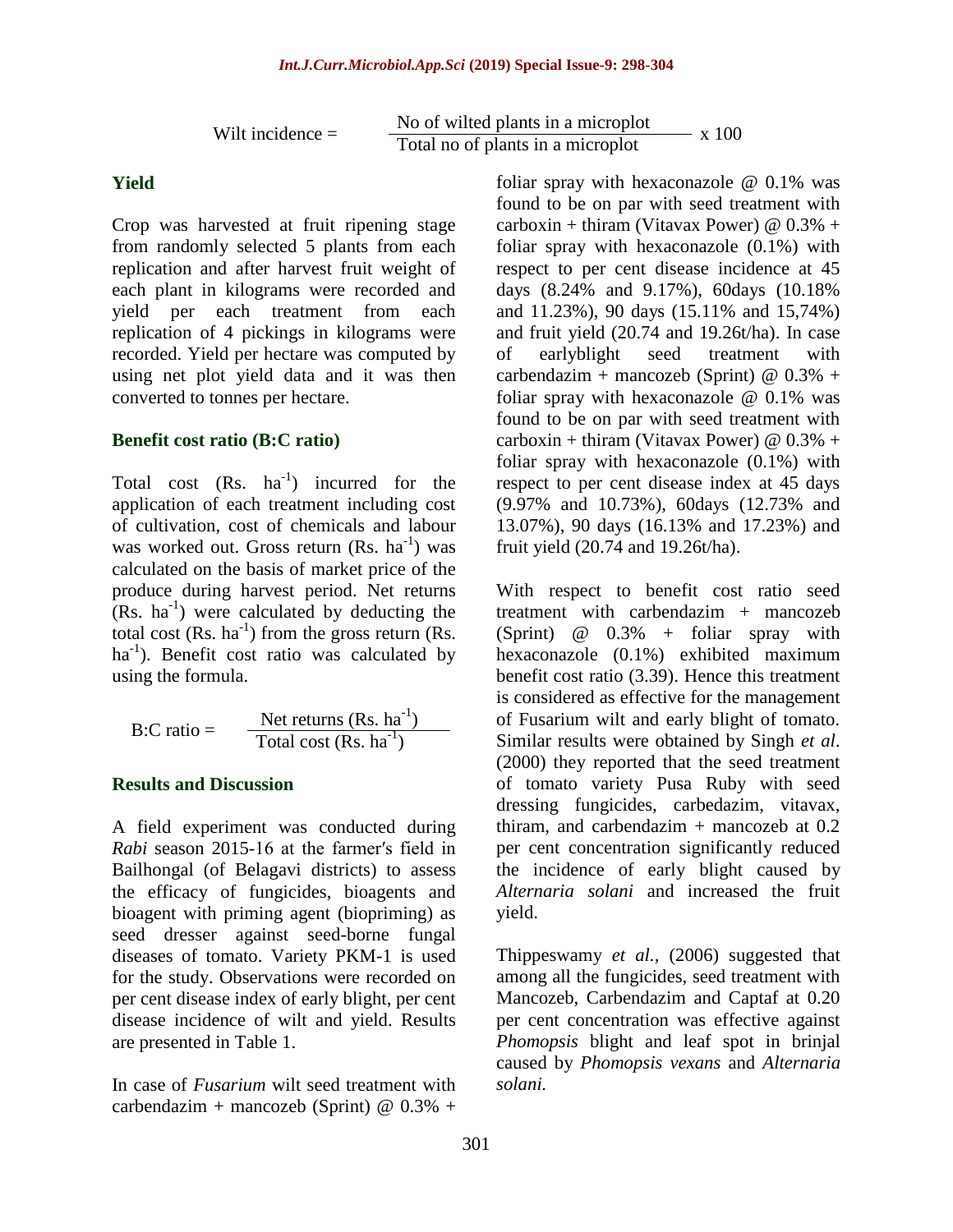| Sl.<br>No.        | <b>Treatments</b>                                                                            | <b>Fusarium wilt incidence</b><br>(%) |                  | Early blight (PDI) |                  |                  | Fruit<br>yield   | B:C    |       |
|-------------------|----------------------------------------------------------------------------------------------|---------------------------------------|------------------|--------------------|------------------|------------------|------------------|--------|-------|
|                   |                                                                                              | 45 DAS                                | 60 DAS           | 90DAS              | 45 DAS           | 60 DAS           | 90DAS            | (t/ha) | ratio |
| $\mathbf{1}$      | Seed treatment with<br>Carbendazim +<br>mancozeb @ 0.3%<br>+ Hexaconazole @<br>$0.1\%$ spray | 8.24<br>(16.65)<br>$\ast$             | 10.18<br>(18.60) | 15.11<br>(22.87)   | 9.97<br>(18.34)  | 12.73<br>(20.85) | 16.13<br>(23.64) | 20.74  | 3.39  |
| $\overline{2}$    | ST with Carboxin +<br>thiram $@$ 0.3% +<br>Hexaconazole @<br>$0.1\%$ spray                   | 9.17<br>(17.62)                       | 11.23<br>(19.57) | 15.74<br>(23.36)   | 10.73<br>(19.04) | 13.07<br>(21.15) | 17.23<br>(24.47) | 19.26  | 3.15  |
| 3                 | ST with<br>Trichodermaharzia<br>$num@0.8% +$<br>Hexaconazole @<br>$0.1\%$ spray              | 14.96<br>(22.75)                      | 19.65<br>(26.31) | 24.24<br>(29.49)   | 18.07<br>(25.15) | 20.03<br>(26.59) | 26.53<br>(31.00) | 14.59  | 2.39  |
| $\overline{4}$    | ST with<br>Pseudomonas<br>fluorescens@ 0.8%<br>+ Hexaconazole @<br>$0.1\%$ spray             | 13.60<br>(21.63)                      | 17.19<br>(24.49) | 22.06<br>(28.00)   | 17.13<br>(24.45) | 18.43<br>(25.43) | 24.17<br>(29.44) | 15.04  | 2.46  |
| 5                 | ST with Jelly $+P$ .<br>fluorescens@ 0.8%<br>+Hexaconazole @<br>$0.1\%$ spray                | 11.11<br>(19.47)                      | 13.33<br>(21.41) | 18.26<br>(25.30)   | 14.90<br>(22.71) | 15.03<br>(22.78) | 20.07<br>(26.61) | 17.78  | 2.91  |
| 6                 | ST with Coco peat<br>$+T.harzianum@$<br>0.8%<br>+Hexaconazole @<br>$0.1\%$ spray             | 11.38<br>(19.71)                      | 14.04<br>(22.00) | 19.44<br>(26.17)   | 13.27<br>(21.36) | 15.23<br>(22.97) | 19.17<br>(25.90) | 17.04  | 2.79  |
| $\overline{7}$    | Hexaconazole @<br>$0.1\%$ alone                                                              | 18.04<br>(25.13)                      | 21.05<br>(27.30) | 28.33<br>(32.13)   | 19.57<br>(26.25) | 21.10<br>(27.34) | 29.13<br>(32.67) | 12.00  | 1.96  |
| 8                 | Control                                                                                      | 18.98<br>(25.83)                      | 21.75<br>(27.77) | 28.44<br>(32.23)   | 22.20<br>(28.11) | 24.20<br>(29.45) | 34.57<br>(36.01) | 10.37  | 1.70  |
| S.Em <sub>±</sub> |                                                                                              | 0.42                                  | 0.50             | 0.51               | 0.73             | 0.64             | 0.80             | 0.86   |       |
| CD at $5%$        |                                                                                              | 1.29                                  | 1.53             | 1.56               | 2.20             | 1.94             | 2.41             | 2.61   |       |

### **Table.1** Field evaluation of different seed treatments for the management of early blight and Fusarium with of tomato

\*Figures in parentheses indicate arcsine transformed values DAS - days after sowing PDI – Per cent Disease Index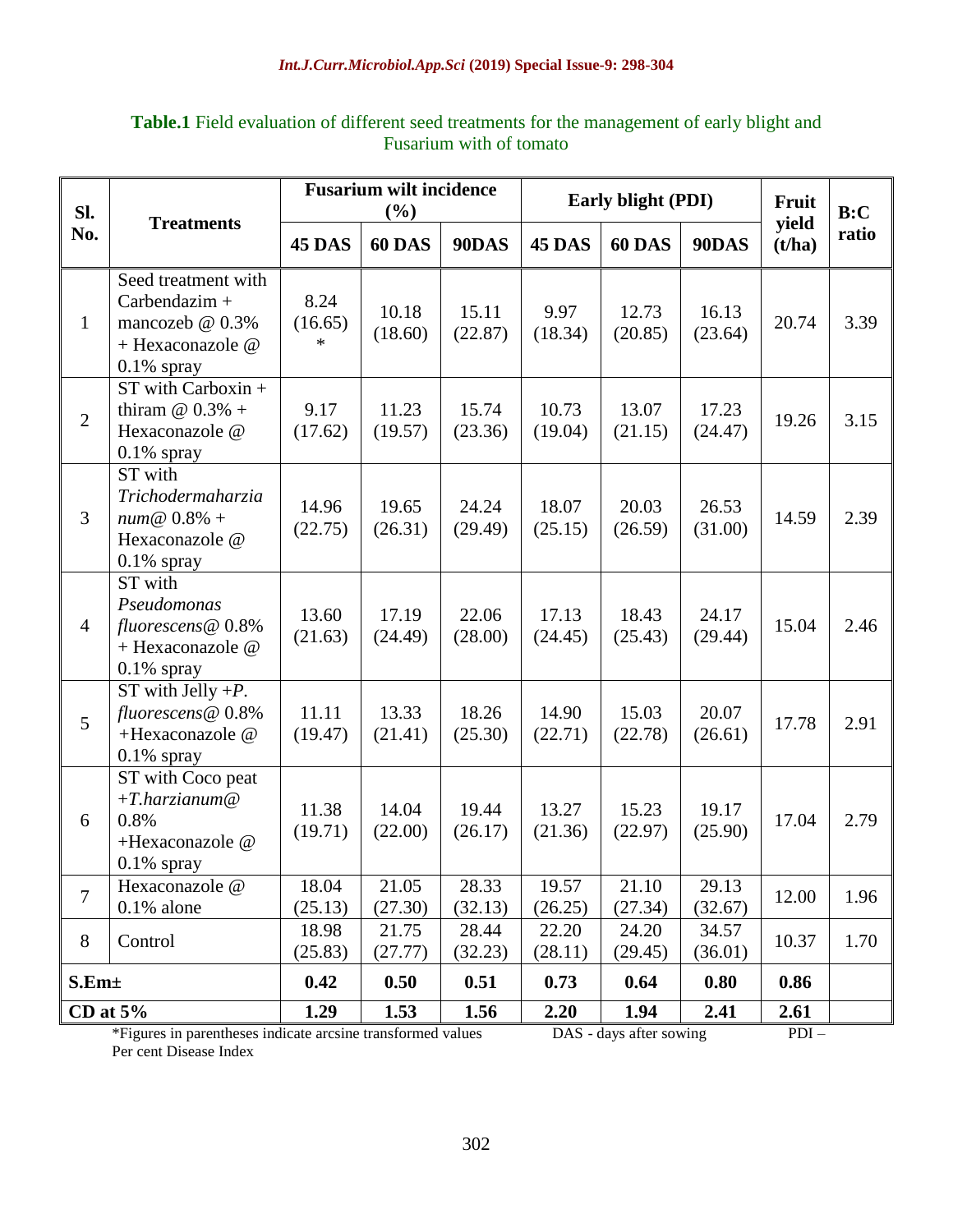Among the bioagents, *Pseudomonas fluorescens*@ 0.8 per cent + foliar spray with hexaconazole (0.1%) and *Trichoderma harzianum*@ 0.8 per cent + foliar spray with hexaconazole (0.1%) was found to be on par with respect to per cent disease incidence at 45days (13.60 and 14.96%) and 90dasy (22.06 and 24.24 %) in case of wilt incident. With respect to per cent disease incidence these treatments were found to be on par at 45days, 60days, 90dasy and fruit yield. Seed treatment with *Pseudomonas fluorescens*@ 0.8 per cent + foliar spray with hexaconazole  $(0.1\%)$  considered to be effective for the control of tomato diseases has it exhibited higher benefit cost ratio (2.46).Similar results were obtained by Vandna and Priya (2014) studied the efficiency of *Trichoderma harzianum* as seed treatment against wilt disease of tomato caused by *Fusarium oxysporum* f. sp. *lycopersici* showed maximum seed germination (78.33%) and disease control (66.53%).

Seed treatment with Jelly + *Pseudomonas fluorescens* @ 0.8 per cent + foliar spray with hexaconazole  $(0.1%)$  were found to be effective for the control of Fusarium wilt and early blight even though it found to be on par with seed treatment with coco peat +*Trichoderma harzianum*@ 0.8 per cent + foliar spray with hexaconazole (0.1%) because itrecorded maximum benefit cost ratio.Seed treatment with bioagents alone (without priming agent) were found inferior, seed treatment with bioagents along with priming agent with reference to per cent wilt incidence, early blight index and fruit yield clearly indicate the significance of priming agent along with bioagent. The successe of biocontrol dependence on the survival of bioagents under varied climatic conditions. Similar observation was made by Ravindra *et al.,* (2014) evaluate the effect of bio priming with bacterial strains of

*Enterobacter* spp. on seed germination and seedling growth of tomato. Ananthi *et al.,* (2014) reported increased efficacy of biocontrol agents along with priming agent.

Results of this field trail clearly indicated the significance of seed treatment along with foliar spray for the management of diseases like early blight and Fusarium wilt. Foliar spray with hexaconazole (0.1%) alone was found inferior compared to seed treatment + foliar spray indicating the efficacy of seed treatment + foliar spray for the management of such diseases for which the primary source comes from seed and soil and secondary spread of inoculum takes place by air. Foliar spray with hexaconazole (0.1%) cannot control fusarium wilt as the pathogen is soil and seed-borne in nature.

## **References**

- Ananthi, M., Selvaraju, P. and Sundaralingam, K., 2014, Effect of bio-priming using bio-control agents on seed germination and seedling vigour in chilli (*Capsicum annuum* L.) PKM 1. *J. Hortic. Sci. & Biotechnol.,* 9(5): 564-568.
- Anonymous, 2015, National Horticultural Board-Indian Horticultural Database, p. 268.
- Britt, B. F. and Kristin, R., 2011, Tomato consumption and health: emerging benefits. *American. J. Lifestyle Med.*, 8: 182-191.
- Callan, N. W., Mathre, D. E. and Miller, J. B., 1990, Bio-priming seed treatment for biological control of *Pythium ultimum* pre emergence damping off in sh2 sweet corn. *Pl. Dis.,* 74: 368-372.
- Mayee, C. D. and Datar, V. V., 1986, Phytopatholometry Technical Bulletin-1. Marathwad Agril. Univ., Parabhani, P.25.
- Ravindra, M. B., Govindan, S., Kaushal, K.